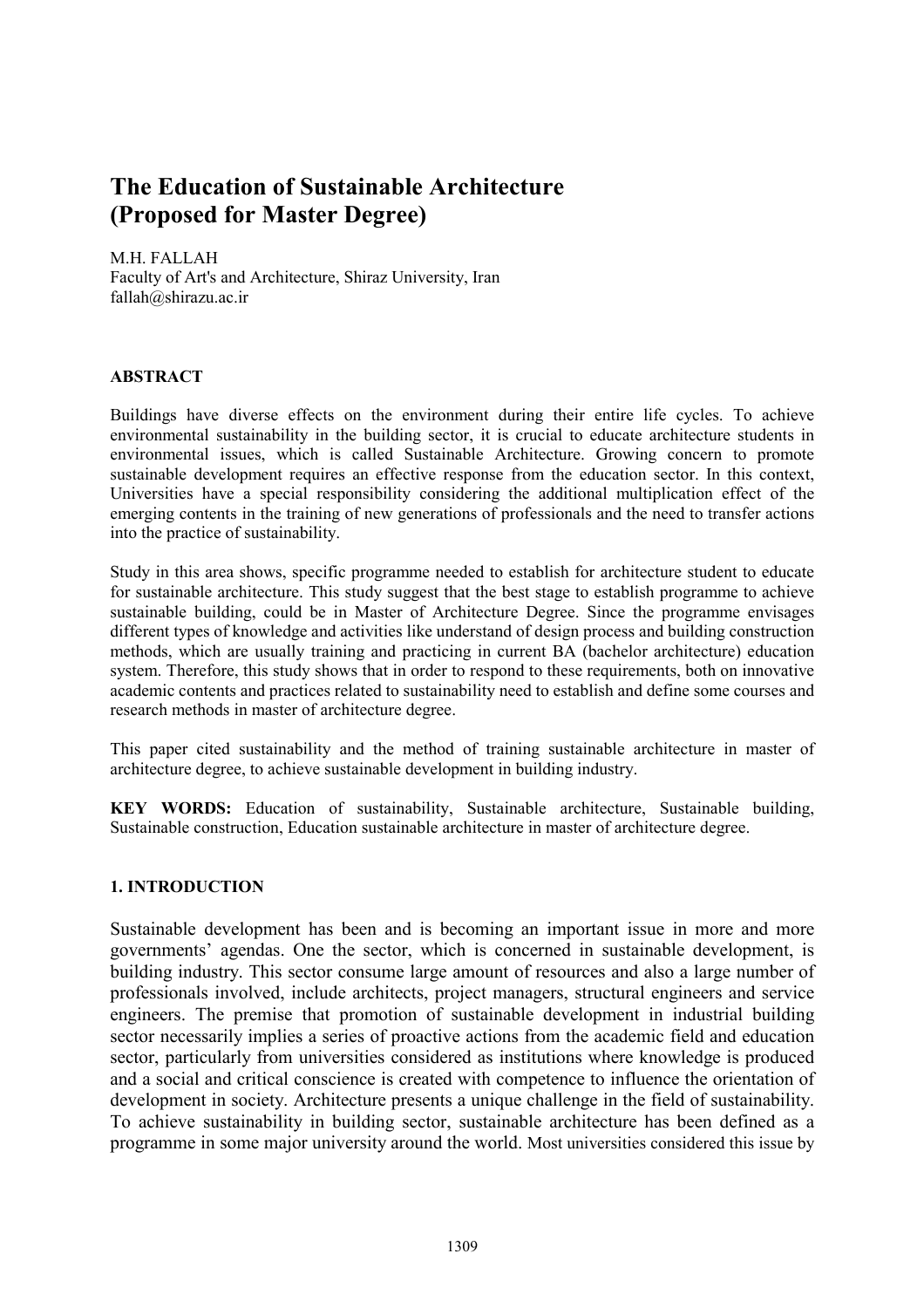establishing education system for architecture student. The experiences of some universities show the best stage for this programme is Master of degree in architecture.

# 2. SUSTAINABLE DEVELOPMENT (SD)

Sustainable development has been and is becoming an important issue in more and more governments' agendas. The concept of sustainability was started by the United Nations' report titled "Our common future" from the Brundlandt commission. In that report, "sustainable development" was defined as "development that meets the needs of the present without compromising the ability of future generations to meet their own needs". Sustainability emphasizes continuity and maintenance, concerned with how to maintain or improve life quality within the capacity of supporting ecosystems. The EU also recognized SD as a paradigmatic model for development by signing the Amsterdam Agreement in 1996. In the same year, SD was recognised as a requirement for all education and training establishments of the EU by the Council of Education Ministers. Raúl HALAC "et al"(2005)

## 2.1. Level of Sustainability

Sustainability can be discussed at different levels such as; the project, building sector, and global levels. The highest level deals with environmental quality such as the global warming, ozone depletion and pollution. While the local level deals with employment and economic growth, site planning, impacts of noise and odour on the local environment. The building industry sector level is concerned with the issues such as adaptive use and durability of buildings, reuse and recycling of materials and efficient use of energy. At the building project level, the indoor environmental health such as ventilation, humidity, lighting, thermal comfort, maintenance and management patterns affecting the durability of the buildings are paramount.

#### 2.2. Sustainable Building

The sustainable buildings according to Langford et. al. (1999) study concerns the issues such as of what can be sustained in the building sector and contribute to the ecological sustainability of the earth. At local level it involves ecological, economic, social and cultural sustainability. Ecological sustainability deals with the preparation of proper site planning of projects, correct orientation of buildings and adequate exposure to sunshine for users. Reductions in the use of non-renewable materials, energy efficiency and waste generations are to be well managed. Most important issue is economic sustainability which requires treating the depletion and deterioration of natural resources with caution. It also encourages investment in green products, pollution abatement and capacity building. While social and cultural sustainability encompasses reduction of the social cost for future generations, preservation of cultural diversity and provision of equal opportunities for all.

#### 2.3. Sustainable Design

Sustainable Design is the thoughtful integration of architecture with electrical, mechanical, and structural engineering. In addition to concern for the traditional aesthetics of massing, proportion, scale, texture, shadow, and light, the facility design team needs to be concerned with term costs: environmental, economic, and human.

Sustainable design for integration of above component technologies that are required to construct environmentally responsive architecture. The study of cultural systems requires that natural and building systems be investigated within the complex social and political context of architectural practice. In sum, the Sustainable Design Program is practical, technical, and philosophical in scope.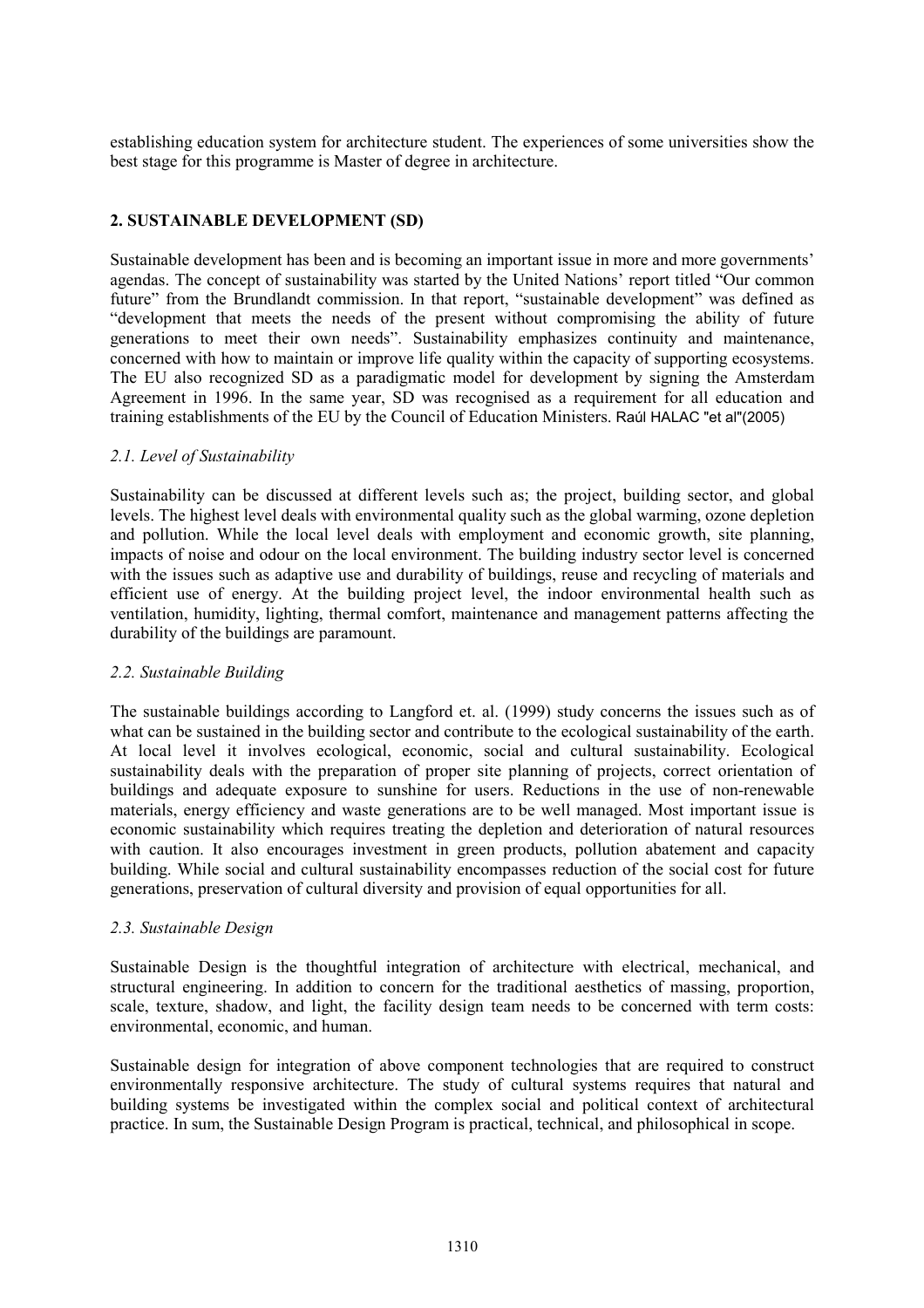#### 2.4. Sustainable Construction

The term "sustainable construction" was first defined in the First International Conference on Sustainable Construction, Tampa in 1994 as "the creation and responsible management of a healthy built environment based on resource efficient and ecological principles". There are three main elements to sustainable construction: economic sustainability as a result of making more efficient use of resources; environmental sustainability as a result of preventing harmful impacts on the environment; and social sustainability involving appropriate responses to the needs of people at all stages in the construction process.

Sustainable construction is also defined as "the creation and responsible management of a healthy built environment based on resource efficient and ecological principles". Sustainably designed buildings aim to lessen their impact on our environment through energy and resource efficiency. To achieve this point architecture presents a unique challenge in the field of sustainability. Construction projects typically consume large amounts of materials, produce tons of waste, and often involve weighing the preservation of building that have historical significance against the desire for the development of newer, more modern designs.

## 3. EDUCATION OF SUSTAINABILITY

Growing concern to promote sustainable development requires an effective response from the education sector. In this context, universities have a special responsibility considering the additional multiplication effect of the emerging contents in the training of new generations of professionals and the need to transfer actions into the practice of sustainability. Therefore, to respond this requirements universities should focus, analyze and discuss in building industry today in the frame of the following three fundamental fields of action Raúl HALAC "et al" (2005):

• Research: understood as critical and methodological reflection on topics and methods linked to different sources of knowledge.

• Education and training: conceived as a process of searching knowledge and methods in different levels, interests and learning fields.

• Extension and dissemination: perceived as the transfer of Research and Education to multiple sectors of the community.

#### 3.1 Technology Applied

The technology applied to building involves almost every face of pure and applied science. For successful application it must be understood by all whose work touches on building: owners, architects, engineers, contractors, material suppliers and operators. Most cannot be expected to have either depth or breadth in the knowledge available. It is clear, therefore, that participants in the building industry require assistance in matching available technology with the specific problems encountered in their day-to-day activities.

For example, the Council for Science and Technology Policy which was formed to develop Japan's grand strategy in the field of science and technology under the leadership of Prime Minister Koizumi, recommended that relevant governmental agencies should work together to promote commercial exploitation of nanotechnology and materials science. The recommended materials science research is aimed at designing buildings with truly innovative structural properties, esthetics and characteristics.

#### 3.2. Design Process

A large percentage of defects in building arise through decisions or actions taken in the design stages. It is also widely known that poor design has a very strong impact on the level of efficiency during the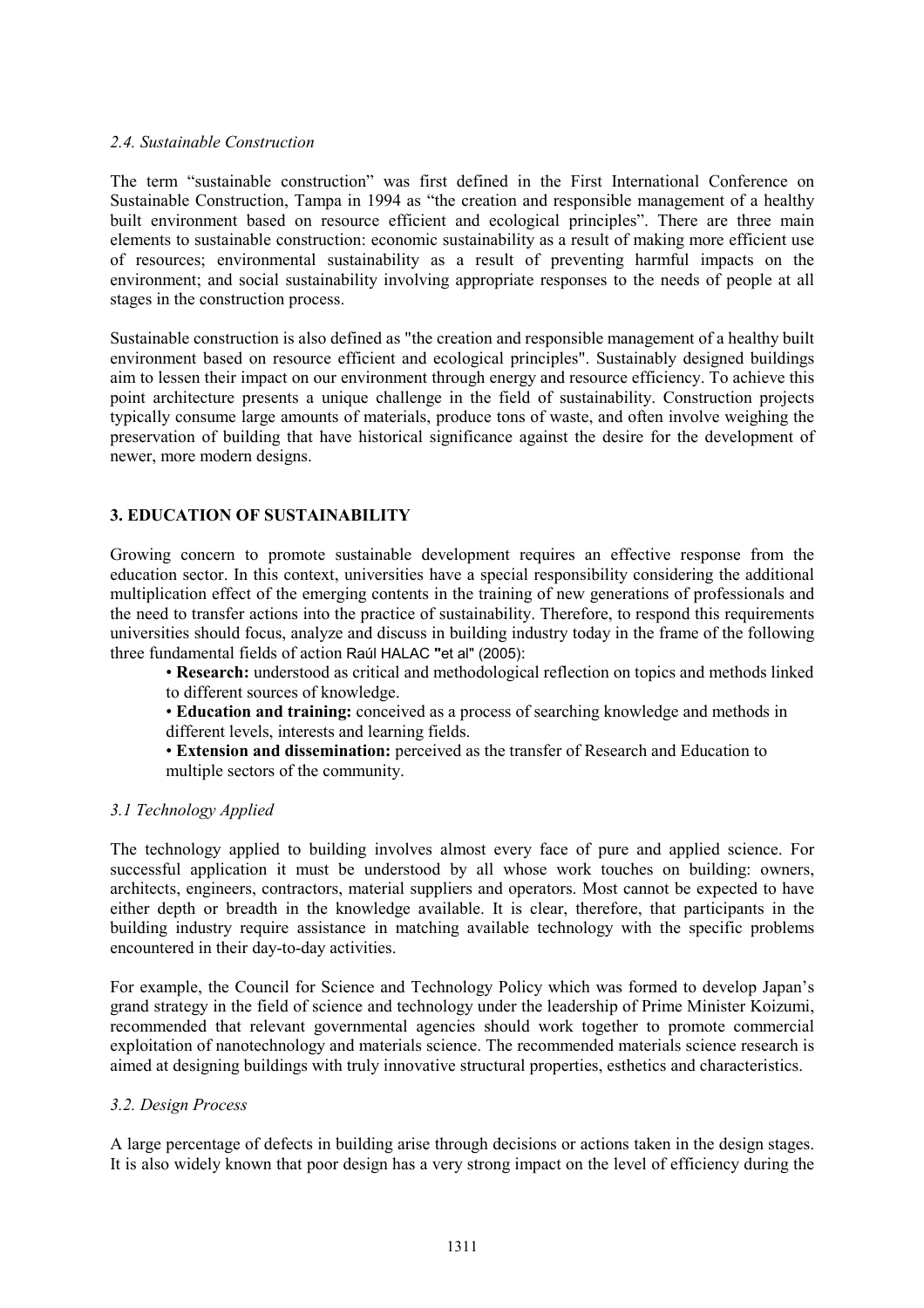production stage. The other point is the increasing complexity of modern buildings in a very competitive market – place in recent years, has significantly increased the pressure for improving the performance of the design process in terms of time and quality. In turn, this framing will influence what actions and outcomes are considered possible, necessary or appropriate. Therefore, contexts change over time and during the design process.

The fact that design management has been neglected in understandable to some extent because, building design is a very difficult process to manage. It involves thousands of decisions, sometimes over a period of years, with numerous interdependencies, under a highly uncertain environment. A large number of professionals involved, include architects, project managers, structural engineers and service engineers. The design process therefore needs to be planned and controlled more effectively, in order to minimize the effects of complexity and uncertainty. The lack of adequate design planning, results in insufficient information being made available to complete design tasks and inconsistencies within construction documents. Poor communication, lack of adequate documentation, unbalanced resource allocation, lack of coordination between disciplines, and erratic decision making have been pointed out as the main problems in design process management. Study on design process shows an integrated design process is needed to achieve green attributes, and this places great demand on the design team. The integrated design process primarily involves increased interaction and communication among design disciplines, due to the increased interplay between building systems. AIJ. , 2005.

# 4. THE ROLE OF ARCHITECT

Education of sustainability have highlighted the cultural construction of sustainability, drawn attention to a variety of ethical positions, explored the nature of decision making and design advice, and discussed the complex system involved, but how do all these come together when we as architect are faced with making day-to-day designs? To illustrate the complexity of the problem we as architects face in terms of the social, scientific and professional positions.

In practice an architect must make many decisions quickly and simply, or architects play many games at once, using many images on the basis of apparent fittingness with the right thing to do rather than deep analysis. Architects embark on a design project, what a store of knowledge about what has load up to it, what is going on and why, and what his or her role is to be in the proceedings and use this as starting point for case specific research. A portion of their knowledge will involve images of what they believe to be turn regarding the environmental and other aspects of sustainability in design. In other word from sustainable view trying to find out how can architecture help to solve global environmental problem.

As we know throughout history architecture has played a crucial role in helping to define humanity's relation to its larger surroundings. Architecture has not merely been a means for providing shelter, but has operated as a constructed model of a larger order, a vehicle embodying the temporal and cosmological understanding of the world in which we live. As such, architecture has the potential to bridge between the pragmatic and the transcendent, playing both a practical and a symbolic role. In this sense architecture can play a pivotal role in the larger paradigmatic movement of sustainability.

#### 4.1. Design Tool

Design tool one of the most important instrument to understand the impacts of method of design on project. For example the use of energy simulation tools in the design phase allowed lots of neat permutations and variations to be explored. However, we all know architects don't want to use them. Because architects are too busy to add any more "learning experiences" to their already overburdened job, they prefer to hire consultants for this purpose.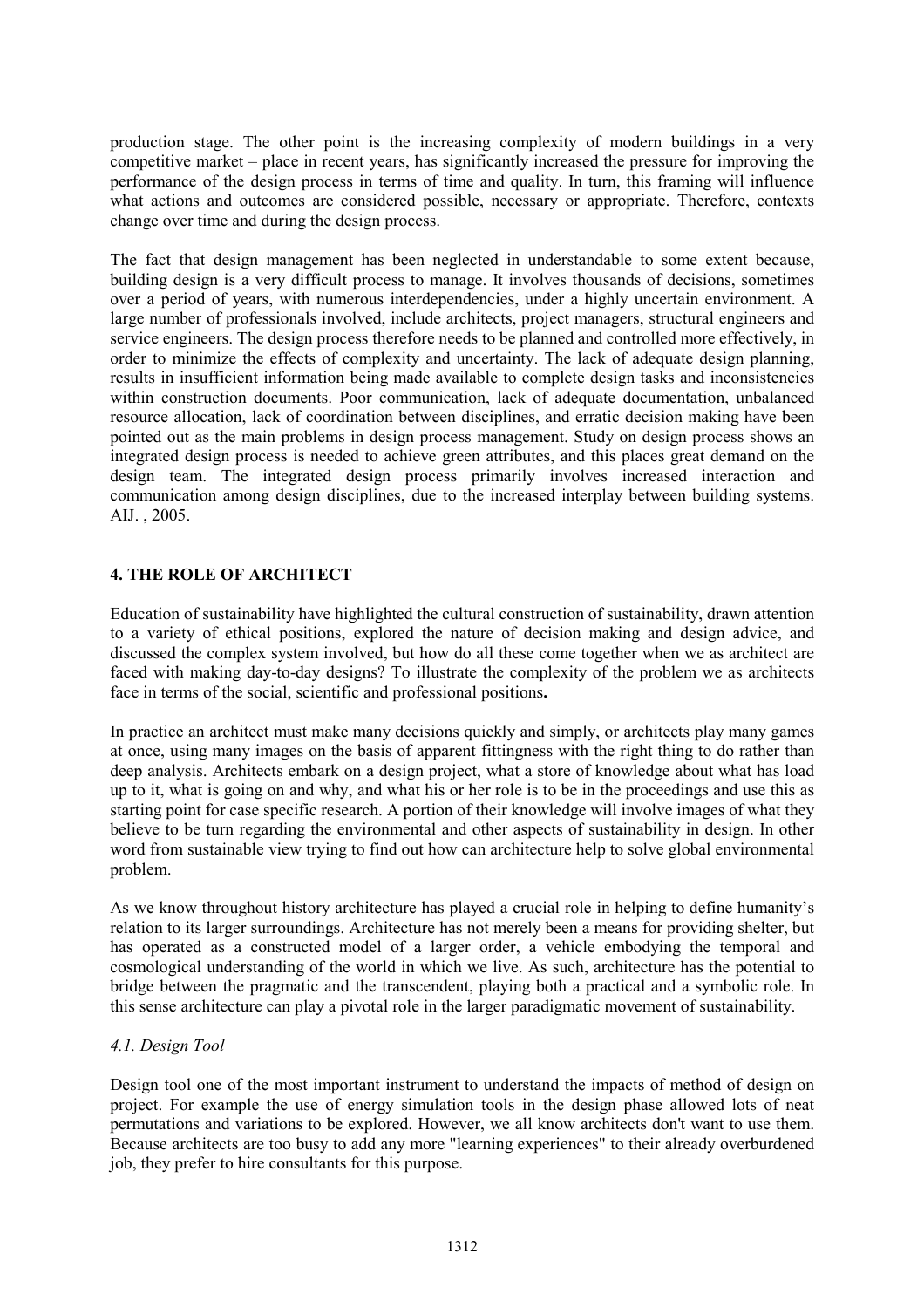To encouraging architects to use some tools to assess own design needs to concern design tools, studies show if design tools become easy to use, any "tool user" can become an expert, without necessarily understanding the consequences of his or her actions. Therefore, it is need to understand that tools are tools, and they are only as good as the understanding of the user.

#### 4.2. Design Advice

Sustainability concerned in both, professional and public sector, and there is much information available which sets out to explain how environmental aspects of sustainability relate to architecture and/ or describe how design should address these issues. The advice explains 'how to design and build appropriately what procedures to follow and checks to make, what materials to use, where a building should be oriented, how to construct features that are held to have desirable characteristics.

# 5. SUSTAINABLE ARCHITECTURE

Sustainable architecture refers to the practice of designing buildings which create living environments that work to minimize man's use resources. This is reflected both in a building's construction materials and in its use of resources, such as in heating, cooling, power, water, and wastewater treatment. A common aim in sustainable architecture is to create ' more closed' and 'less open' systems in buildings, by feeding back, for example, through recycling and minimizing import of materials and export of waste. Therefore, it necessary for various people involved to share the awareness as well as explore methods, programs and technology. Education of orderers and designers is especially important among others.



Fig: Interdisciplinary practices contributing

# 5.1. Education in Sustainable Architecture

Building have diverse effects on the environment during their entire life cycles. Although the tangible impacts are visible only after construction begin, decisions made on the drawing board have long-term environmental consequences. To achieve environmental sustainability in the building sector, it is crucial to educate architecture students in environmental issues.

Regards to design process of sustainable architecture it is needed interdisciplinary, research oriented, and design focused, which will offer specialization in the design, critique and analysis of architectural processes, paradigms and building systems developed in response to the global diminishment of natural resources. This rapidly changing context within which architectural and construction are practiced necessitates focused research in area of building technology such as material research, building ecology, envelope and cladding technologies, digital fabrication processes, and mechanical and environmental systems. Depending on the student's background and interest, studies will be undertaken either in the field of design, theory  $\&$  criticism, and/or simulation based modeling.